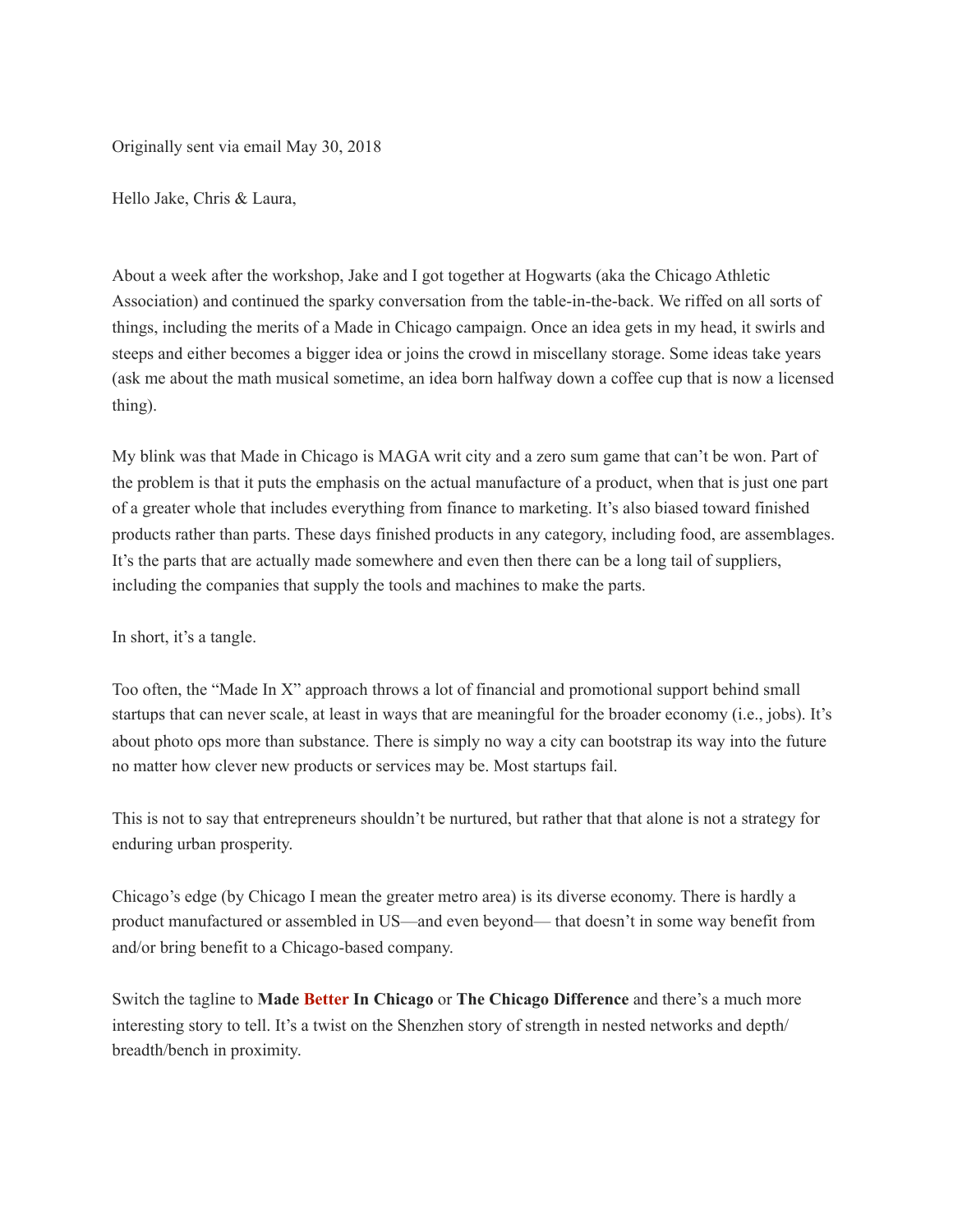For example, an ad campaign developed by a Chicago studio for a product designed in California and manufactured in China requires local copywriters, producers, graphic designers, actors, etc. That's a cascade of Chicago jobs—far more than a startup could hope to generate.

Chicago has depth in a whole lot of verticals, but the strength is found in the connections between:

advertising | marketing cs | coding logistics | transportation design • product • graphic engineering • civil • industrial manufacturing • multi-sector: car parts to fashion architecture construction media production •copy, video, photo, VR theatre | music | art health tech | biotech finance | insurance business services education tech | research | IP food: products | services | urban ag water tech clean energy tech robotics

…

The "spaces between" is where I thrive, which is why perhaps I am a little more attuned to this than most. Silos serve a purpose. Focused expertise matters. Yet there is tremendous potential to be mined in combinations.

Tangent: How many of you have heard of a company called Schawk? It's a Chicago-based multi-national catalog house http://www.schawk.com/. A few months ago they hosted a Creative Mornings lecture, which is how I got a tour of their studio, which is an unassuming one story building on Elm, spitting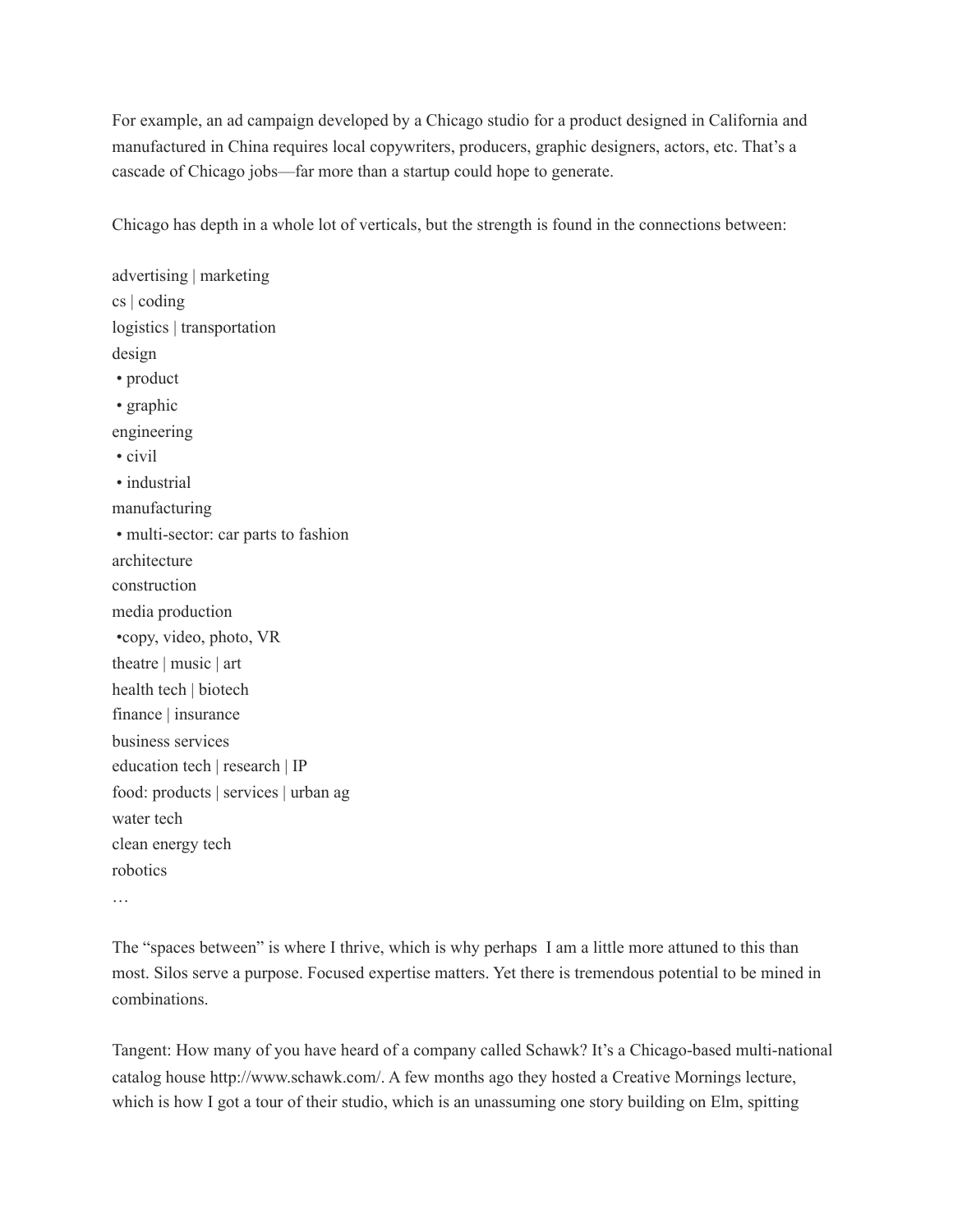distance from ICNC. It's a staggering operation employing dozens of fashion and food stylists, photographers, VR-scanners, warehouse staff, UX designers, coders, etc. Most of their work is for major national and international brands. E-tailing speeds up the marketing cycle, so these companies need digital assets ASAP that they can use in all sorts of ways, including Amazon listings. Products need to be scanned for 360 viewing, which is kind of neat trick. Now it's moving to AR/VR (https://hbr.org/2017/11/ a-managers-guide-to-augmented-reality & https://mashable.com/2017/09/24/download-this-ikea-placear-kit-app/#BkbagppBgiq3)

Schawk has studios all over the world that together make it a 24/7 operation. Files digitally fly from one location to the next throughout the production cycle. The distributed studio network makes it easier for multinationals to ship product to the nearest studio, saving time, which is money.

So what's Made in Chicago? What's Made Better in Chicago? The second story dwarfs the first.

## ••••••••••

Chris and I riffed about this re Cubii, which was invented in Chicago and has headquarters here, but the product is manufactured in China. What if everything has a sort of nutrition label detailing the various parts of a product / business: design, engineering, production, packaging, logistics, marketing, fulfillment, business services. Develop metrics based on jobs and profits. Tally up and then you'll be able see how much of a product is Made in Chicago and how much is Made Better by Chicago.

••••••••••

This shift in perspective has all kinds of cascading implications. For example, anything that supports Chicago as a place that knows how to do things better is good. Anything that's chest-thumping fluff gets cut. This means rather than producing marketing videos promoting mHub, mHub would create a branded series of Kahn Academy-ish videos to help product developers \*everywhere\* learn relevant skills. For example, I would love to see a video on different kinds of packaging. Really, I would. I know… sigh…

The Hatchery could produce videos on food safety codes. Big companies such as Edelman could produce videos on the nuts and bolts of whatever they do (in this case, a promotional campaign). All these videos could go onto a Made Better in Chicago portal. It's walk-the-talk marketing.

This also speaks to resilience because it heightens the awareness of how much talent there really is here — perhaps sparking some creative collaborations in the process.

So there you have it: an idea turned into a thought. Pardon any typos — I just sat down and wrote.